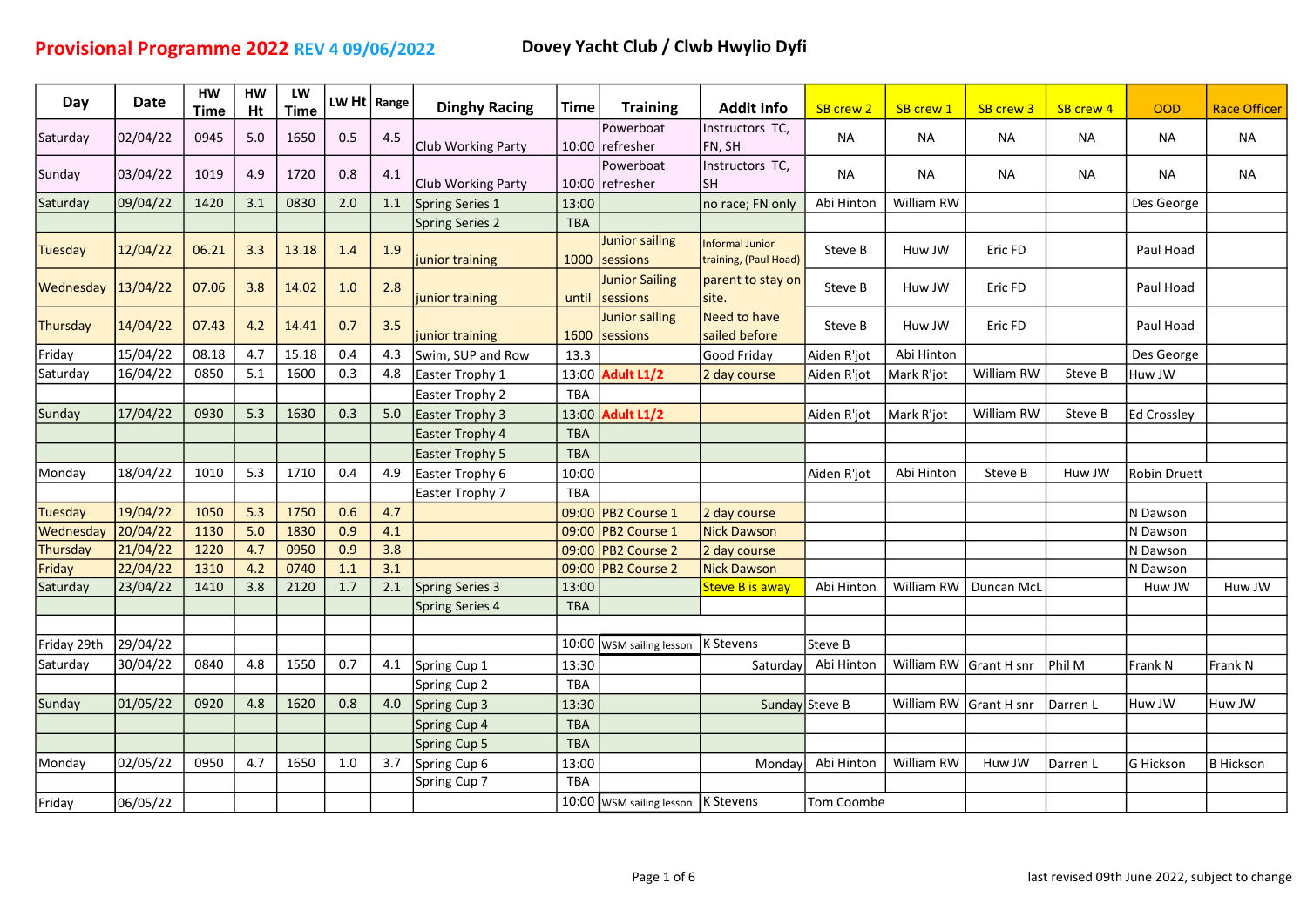| Day       | Date     | HW<br>Time | HW<br>Ht | LW<br><b>Time</b> |     | LW Ht Range | <b>Dinghy Racing</b>       | Time       | <b>Training</b>           | <b>Addit Info</b>                         | SB crew 2                          | SB crew 1             | SB crew 3          | SB crew 4                                                           | <b>OOD</b>  | <b>Race Officer</b>       |
|-----------|----------|------------|----------|-------------------|-----|-------------|----------------------------|------------|---------------------------|-------------------------------------------|------------------------------------|-----------------------|--------------------|---------------------------------------------------------------------|-------------|---------------------------|
|           |          |            |          |                   |     |             | <b>GP14 Welsh National</b> |            |                           | See John Tilesley for                     | Tom Coombe                         | <b>IDan Stevens</b>   | Steve B.           | Josh Cooper                                                         |             | Rupert T / John T / Huw   |
| Saturday  | 07/05/22 | 1300       | 3.5      | 1950              | 2.1 | 1.4         | <b>Championships</b>       | <b>TBA</b> |                           | details                                   |                                    | Mark R'jot            | <b>Hill Bruner</b> | Rhi Cooper                                                          |             | JW                        |
|           | 08/05/22 |            | 3.2      | 2100              |     |             | <b>GP14 Welsh National</b> |            |                           | John Tilesley for                         | <b>Tom Coombe</b>                  | Dan Stevens           | Steve B.           | Josh Cooper                                                         |             | Rupert T / John T / Huw   |
| Sunday    |          | 1400       |          |                   | 2.2 | 1.0         | Championships              | <b>TBA</b> |                           | details                                   |                                    | Mark R'jot            | Hill Bruner        | Rhi Cooper                                                          |             | JW                        |
| Friday    | 13/05/22 |            |          |                   |     |             |                            | 10:00      | <b>WSM sailing lesson</b> | K Stevens                                 |                                    | postponed             |                    |                                                                     |             |                           |
| Saturday  | 14/05/22 | 0750       | 4.8      | 1450              | 0.6 | 4.2         | <b>Spring Series 5</b>     | 13:00      |                           |                                           | <b>Tom Coombe</b>                  | l Darrren L           |                    | Grant H Jnr                                                         | Grant H Jnr | Jo Hickson                |
|           |          |            |          |                   |     |             | Spring Series 6            | <b>TBA</b> |                           |                                           |                                    |                       |                    |                                                                     |             |                           |
| Sunday    | 15/05/22 | 0830       | 5.0      | 1530              | 0.4 | 4.6         | Pursuit challenge 1        | 13:30      |                           |                                           |                                    | Cancelled / postponed |                    |                                                                     |             |                           |
|           |          |            |          |                   |     |             | Pursuit challenge 2        | <b>TBA</b> |                           |                                           |                                    | Cancelled / postponed |                    |                                                                     |             |                           |
| Saturday  | 21/05/22 | 1250       | 4.2      | 0740              | 1.0 | 3.2         | Chelmarsh Weekend          | <b>TBA</b> |                           | <b>Steve B is away</b>                    | Tom Coombe   Abi H                 |                       | Andrew<br>Sparks   | Brian H &<br>Huw JW                                                 |             | Robin Druett Robin Druett |
| Sunday    | 22/05/22 | 1350       | 3.8      | 0840              | 1.2 | 2.6         | <b>Chelmarsh Weekend</b>   | <b>TBA</b> |                           | <b>Steve B is away</b>                    | Abi H                              | Andrew S              | Brian H            | Huw JW                                                              |             | Robin Druett Robin Druett |
| Friday    | 27/05/22 |            |          |                   |     |             |                            | 10:00      | WSM sailing lesson        | <b>K Stevens</b>                          |                                    |                       |                    |                                                                     |             |                           |
| Saturday  | 28/05/22 | 0740       | 4.4      | 1450              | 1.0 | 3.4         | Spring Trophy 1            | 13:30      |                           |                                           | Darren L                           | Grant H Snr           | NA                 | <b>NA</b>                                                           | Huw JW      | Huw JW                    |
|           |          |            |          |                   |     |             | Spring Trophy 2            | TBA        |                           |                                           |                                    |                       |                    |                                                                     |             |                           |
|           |          |            |          |                   |     |             | Spring Trophy 3            | <b>TBA</b> |                           |                                           |                                    |                       |                    |                                                                     |             |                           |
| Sunday    | 29/05/22 | 0820       | 4.5      | 1530              | 1.0 | 3.5         | Spring Trophy 4            | 13:30      | Adult L1/2                | 2 day course                              | Darren L                           | Huw JW                | <b>NA</b>          | <b>NA</b>                                                           | Steve H     | Steve H                   |
|           |          |            |          |                   |     |             | Spring Trophy 5            | <b>TBA</b> |                           |                                           |                                    |                       |                    |                                                                     |             |                           |
|           |          |            |          |                   |     |             | Spring Trophy 6            | <b>TBA</b> |                           |                                           |                                    |                       |                    |                                                                     |             |                           |
| Monday    | 30/05/22 | 0900       | 4.5      | 1600              | 1.1 | 3.4         |                            |            |                           | <b>Adult L1/2, Safety Boat Course day</b> |                                    |                       |                    | Dan Stevens: 2 day safety boat course.                              |             |                           |
|           |          |            |          |                   |     |             |                            |            |                           |                                           |                                    |                       |                    |                                                                     |             |                           |
| Tuesday   | 31/05/22 | 0930       | 4.4      | 1630              | 1.2 | 3.2         |                            | 09:00      |                           | <b>Junior L1/2, Safety Boat Course</b>    |                                    |                       |                    | Mark Caldwell & Steve B: Tues, Wed Thursday & Fri on Junior sailing |             |                           |
|           |          |            |          |                   |     |             |                            |            |                           |                                           |                                    |                       |                    |                                                                     |             |                           |
| Wednesday | 01/06/22 | 1010       | 4.3      | 1700              | 1.3 | 3.0         |                            | 09:00      | Junior L 1/2              |                                           | Mark caldwell                      |                       |                    |                                                                     |             |                           |
| Thursday  | 02/06/22 | 1040       | 4.2      | 1740              | 1.5 | 2.7         | POW Trophy 1               | 11:00      | Junior L 2/3              | 2 day course                              | Duncan McL Grant H Snr             |                       | Darren L           | Eric FD                                                             | Huw JW      | Huw JW                    |
|           |          |            |          |                   |     |             | POW Trophy 2               | <b>TBA</b> |                           |                                           |                                    |                       |                    |                                                                     |             |                           |
| Friday    | 03/06/22 | 1120       | 4.0      | 1810              | 1.6 | 2.4         | POW Trophy 3               | 11:00      | Junior L 2/3              |                                           | <b>Grant H Snr</b>                 | Mark R'jot            | <b>NA</b>          | ΝA                                                                  | Huw JW      | Huw JW                    |
|           |          |            |          |                   |     |             | POW Trophy 4               | <b>TBA</b> |                           |                                           |                                    |                       |                    |                                                                     |             |                           |
| Saturday  | 04/06/22 | 1200       | 3.9      | 1850              | 1.8 | 2.1         | POW Trophy 5               | 10:00      | Adult L2/3                | 2 day course                              |                                    |                       |                    | POW 5 Postponed due to bad weather                                  |             |                           |
|           |          |            |          |                   |     |             |                            |            |                           |                                           |                                    |                       |                    |                                                                     |             |                           |
|           |          |            |          |                   |     |             | POW Trophy 6               | <b>TBA</b> |                           |                                           |                                    |                       |                    | POW 6 Postponed due to bad weather                                  |             |                           |
| Sunday    | 05/06/22 | 1240       | 3.7      | 1940              | 1.9 | 1.8         | POW Trophy 7               |            | 11:00 Adult L2/3          |                                           | POW 7 Postponed due to bad weather |                       |                    |                                                                     |             |                           |
|           |          |            |          |                   |     |             | <b>Jubille Pageant</b>     | 12:00      |                           |                                           | Wet and Windy jubilee pageant.     |                       |                    |                                                                     |             |                           |
|           |          |            |          |                   |     |             | POW Trophy 8               | <b>TBA</b> |                           |                                           | POW 8 Postponed due to bad weather |                       |                    |                                                                     |             |                           |
| Saturday  | 11/06/22 | 1900       | 4.2      | 1340              | 0.9 | 3.3         | Commodore Cup 1            | 11:00      |                           |                                           | Steve B                            |                       |                    |                                                                     |             |                           |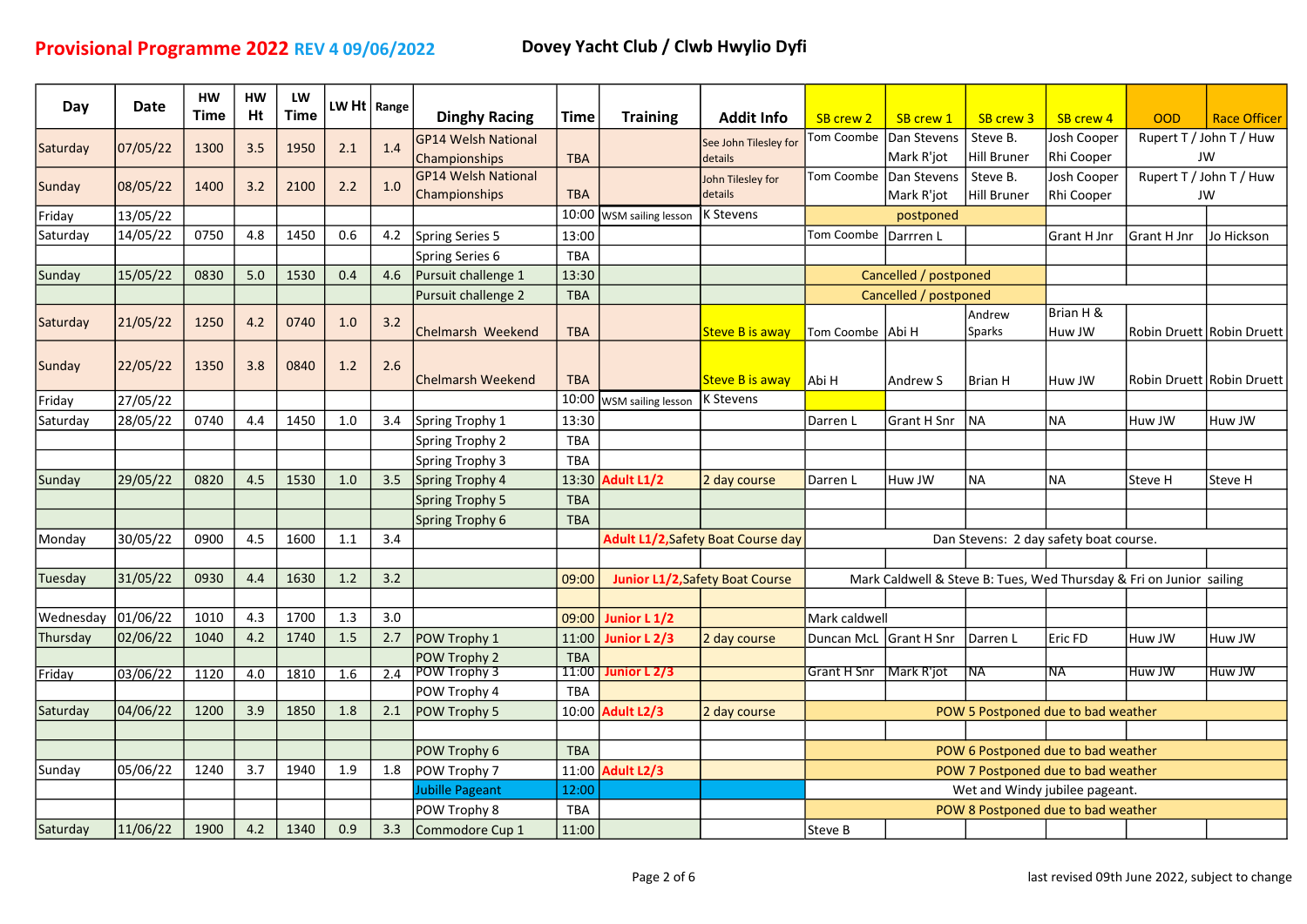|           |             |                          |                 |                   |     |             | Commodore Cup 2       | <b>TBA</b>  |                    |                        |           |           |           |           |     |                     |
|-----------|-------------|--------------------------|-----------------|-------------------|-----|-------------|-----------------------|-------------|--------------------|------------------------|-----------|-----------|-----------|-----------|-----|---------------------|
|           |             |                          |                 |                   |     |             |                       | <b>TBA</b>  |                    |                        |           |           |           |           |     |                     |
| Day       | <b>Date</b> | <b>HW</b><br><b>Time</b> | <b>HW</b><br>Ht | LW<br><b>Time</b> |     | LW Ht Range | <b>Dinghy Racing</b>  | <b>Time</b> | <b>Training</b>    | <b>Addit Info</b>      | SB crew 2 | SB crew 1 | SB crew 3 | SB crew 4 | OOD | <b>Race Officer</b> |
| Saturday  | 18/06/22    | 1150                     | 4.5             | 1850              | 1.0 | 3.5         | Commodore Cup 3       | 11:00       |                    |                        | Steve B   |           |           |           |     |                     |
|           |             |                          |                 |                   |     |             | Commodore Cup 4       | <b>TBA</b>  |                    |                        |           |           |           |           |     |                     |
| Saturday  | 25/06/22    | 1850                     | 3.8             | 1340              | 1.5 | 2.3         | Commodore Cup 5       |             | 11:00 PB2 Course 3 | <b>Steve B is away</b> |           |           |           |           |     |                     |
|           |             |                          |                 |                   |     |             | Commodore Cup 6       | <b>TBA</b>  |                    |                        |           |           |           |           |     |                     |
| Sunday    | 26/06/22    | 0720                     | 4.0             | 1430              | 1.4 | 2.6         | Commodore Cup 7       |             | 11:00 PB2 Course 3 | Steve B is away        |           |           |           |           |     |                     |
|           |             |                          |                 |                   |     |             | Commodore Cup 8       | TBA         |                    |                        |           |           |           |           |     |                     |
| Saturday  | 02/07/22    | 1100                     | 4.2             | 1800              | 1.4 | 2.8         | Penelope Trophy 1     | 11:00       |                    |                        |           |           |           |           |     |                     |
|           |             |                          |                 |                   |     |             | Penelope Trophy 2     | <b>TBA</b>  |                    |                        |           |           |           |           |     |                     |
| Saturday  | 09/07/22    | 1720                     | 3.7             | 1200              | 1.3 | 2.4         | Penelope Trophy 3     | 11:00       |                    |                        |           |           |           |           |     |                     |
|           |             |                          |                 |                   |     |             | Penelope Trophy 4     | TBA         |                    |                        |           |           |           |           |     |                     |
| Saturday  | 16/07/22    | 1050                     | 4.8             | 1750              | 0.7 | 4.1         | Penelope Trophy 5     | 11:00       |                    |                        |           |           |           |           |     |                     |
|           |             |                          |                 |                   |     |             | Penelope Trophy 6     | <b>TBA</b>  |                    |                        |           |           |           |           |     |                     |
| Saturday  | 23/07/22    | 1710                     | 3.3             | 1140              | 1.9 | 1.4         | Marie Rose Bowl       |             | 11:00 Adult L1/2   | 2 day course           |           |           |           |           |     |                     |
|           |             |                          |                 |                   |     | 0.0         | Hildamere / Bryn Awel | <b>TBA</b>  |                    |                        |           |           |           |           |     |                     |
| Sunday    | 24/07/22    | 1830                     | 3.4             | 1320              | 1.9 | $1.5\,$     | Don                   | 13:00       | Adult L1/2         |                        |           |           |           |           |     |                     |
|           |             |                          |                 |                   |     |             | Pursuit challenge 3   | <b>TBA</b>  |                    |                        |           |           |           |           |     |                     |
|           |             |                          |                 |                   |     |             | Pursuit challenge 4   | <b>TBA</b>  |                    |                        |           |           |           |           |     |                     |
| Monday    | 25/07/22    | 1920                     | 3.6             | 1420              | 1.7 | 1.9         | July/Juliette 1       | 11:00       |                    |                        |           |           |           |           |     |                     |
|           |             |                          |                 |                   |     |             | Bucket / Goblet 1     | TBA         |                    |                        |           |           |           |           |     |                     |
|           |             |                          |                 |                   |     |             |                       | TBA         |                    |                        |           |           |           |           |     |                     |
| Tuesday   | 26/07/22    | 0750                     | 3.8             | 1500              | 1.6 | 2.2         | July/Juliette 2       | 11:00       |                    |                        |           |           |           |           |     |                     |
|           |             |                          |                 |                   |     |             | Bucket / Goblet 2     | <b>TBA</b>  |                    |                        |           |           |           |           |     |                     |
|           |             |                          |                 |                   |     |             | $\mathfrak{D}$        | <b>TBA</b>  |                    |                        |           |           |           |           |     |                     |
| Wednesday | 27/07/22    | 0830                     | 3.9             | 1540              | 1.4 | 2.5         | July/Juliette 3       | 11:00       |                    |                        |           |           |           |           |     |                     |
|           |             |                          |                 |                   |     |             | Bucket / Goblet 3     | TBA         |                    |                        |           |           |           |           |     |                     |
|           |             |                          |                 |                   |     |             | $\overline{3}$        | TBA         |                    |                        |           |           |           |           |     |                     |
| Thursday  | 28/07/22    | 0910                     | 4.1             | 1610              | 1.3 | 2.8         | July/Juliette 4       | 11:00       |                    |                        |           |           |           |           |     |                     |
|           |             |                          |                 |                   |     |             | Bucket / Goblet 4     | TBA         |                    |                        |           |           |           |           |     |                     |
|           |             |                          |                 |                   |     |             |                       | <b>TBA</b>  |                    |                        |           |           |           |           |     |                     |
| Friday    | 29/07/22    | 0940                     | 4.2             | 1640              | 1.2 | 3.0         | July/Juliette 5       | 11:00       |                    |                        |           |           |           |           |     |                     |
|           |             |                          |                 |                   |     |             | Bucket / Goblet 5     | TBA         |                    |                        |           |           |           |           |     |                     |
|           |             |                          |                 |                   |     |             | 5                     | TBA         |                    |                        |           |           |           |           |     |                     |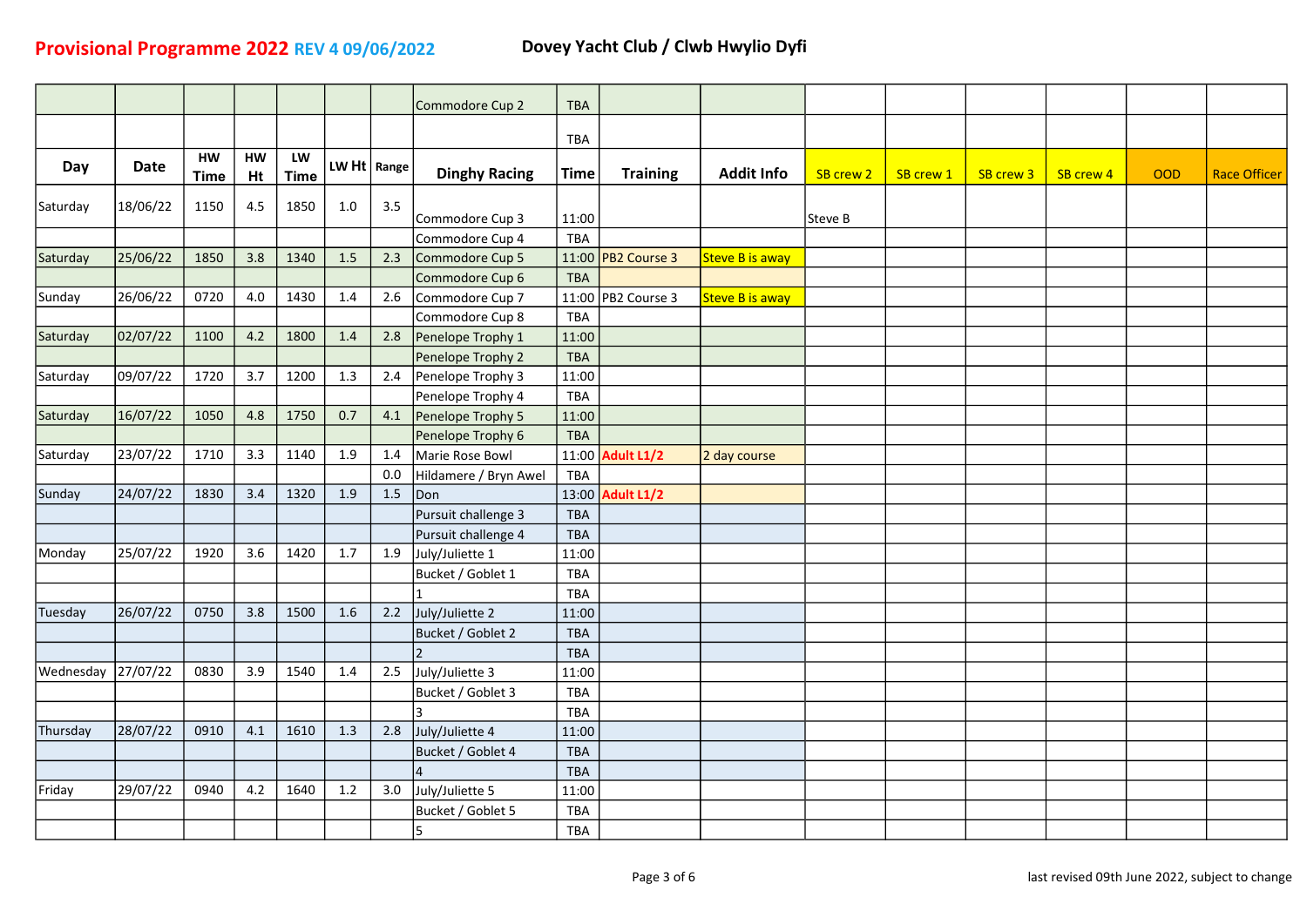| Saturday        | 30/07/22 | 1010 | 4.3     | 1710 | 1.1   | 3.2 | Dovey Challenge                                       | 1100       |                                                             |              |  |  |  |
|-----------------|----------|------|---------|------|-------|-----|-------------------------------------------------------|------------|-------------------------------------------------------------|--------------|--|--|--|
|                 |          |      |         |      |       |     | Ladies Challenge                                      | 1330       |                                                             |              |  |  |  |
| Sunday          | 31/07/22 | 1050 | 4.4     | 1740 | 1.1   | 3.3 | Pursuit challenge 5                                   | 10:30      |                                                             |              |  |  |  |
|                 |          |      |         |      |       |     | Pursuit challenge 6                                   | <b>TBA</b> |                                                             |              |  |  |  |
|                 |          |      |         |      |       |     | Dovey Chart                                           | 1400       |                                                             |              |  |  |  |
| Monday          | 01/08/22 | 1120 | 4.4     | 1820 | 1.1   | 3.3 | Teasmade/T Cup 1                                      | 1100       |                                                             |              |  |  |  |
|                 |          |      |         |      |       |     | Penelope T / Penny T 1                                | <b>TBA</b> |                                                             |              |  |  |  |
|                 |          |      |         |      |       |     | Shaw / Nancy 1                                        | <b>TBA</b> |                                                             |              |  |  |  |
| Tuesday         | 02/08/22 | 1200 | 4.3     | 1850 | 1.2   | 3.1 | Teasmade/T Cup 2                                      | 1100       |                                                             |              |  |  |  |
|                 |          |      |         |      |       |     | Penelope T / Penny T 2                                | <b>TBA</b> |                                                             |              |  |  |  |
|                 |          |      |         |      |       |     | Shaw / Nancy 2                                        | <b>TBA</b> |                                                             |              |  |  |  |
| Wednesday       | 03/08/22 | 1240 | 4.2     | 0720 | 1.0   | 3.2 | Teasmade/T Cup 3                                      | 1100       |                                                             |              |  |  |  |
|                 |          |      |         |      |       |     | Penelope T / Penny T 3                                | <b>TBA</b> |                                                             |              |  |  |  |
|                 |          |      |         |      |       |     | Shaw / Nancy 3                                        | <b>TBA</b> |                                                             |              |  |  |  |
| Thursday        | 04/08/22 | 1330 | 4.0     | 0810 | 1.1   | 2.9 | Teasmade/T Cup 4                                      | 1100       |                                                             |              |  |  |  |
|                 |          |      |         |      |       |     | Penelope T / Penny T 4                                | <b>TBA</b> |                                                             |              |  |  |  |
|                 |          |      |         |      |       |     | Shaw / Nancy 4                                        | <b>TBA</b> |                                                             |              |  |  |  |
| Friday          | 05/08/22 | 1420 | 3.8     | 0900 | 1.3   | 2.5 | Teasmade/T Cup 5                                      | 1100       |                                                             |              |  |  |  |
|                 |          |      |         |      |       |     | Penelope T / Penny T 5                                | <b>TBA</b> |                                                             |              |  |  |  |
|                 |          |      |         |      |       |     | Shaw / Nancy 5                                        | <b>TBA</b> |                                                             |              |  |  |  |
| Saturday        | 06/08/22 | 1530 | 3.7     | 1000 | 1.5   | 2.2 | Fred Smith                                            | TBA        |                                                             |              |  |  |  |
|                 |          |      |         |      |       |     | <b>Britannia Cup</b>                                  | TBA        |                                                             |              |  |  |  |
| Sunday          | 07/08/22 | 1640 | 3.7     | 1120 | 1.5   | 2.2 | Pursuit challenge 7                                   | 1330       |                                                             |              |  |  |  |
|                 |          |      |         |      |       |     | Pursuit challenge 8                                   | <b>TBA</b> |                                                             |              |  |  |  |
| Monday          | 08/08/22 | 1800 | 3.9     | 1240 | 1.4   | 2.5 | <b>Active August</b>                                  | TBA        | Salety Boat                                                 |              |  |  |  |
| Tuesday         | 09/08/22 | 0640 | 4.2     | 1350 | 1.2   | 3.0 | <b>Active August Junior</b><br><b>Informal Racing</b> | 2pm?       | Course 2 Junior                                             | 2 day course |  |  |  |
| Wednesday       | 10/08/22 | 0740 | 4.4     | 1440 | 0.9   | 3.5 | Active August Junior<br><b>Informal Racing</b>        |            | <mark>ਤਗ਼ਦਾਂੀ, ਤ</mark> ਿਹਗ<br>2pm? Course 2 Junior<br>11/2 |              |  |  |  |
| <b>Thursday</b> | 11/08/22 | 0830 | 4.6     | 1530 | 0.7   | 3.9 | <b>Active August Junior</b>                           | 2pm?       | Junior L 2/3                                                | 2 day course |  |  |  |
| Friday          | 12/08/22 | 0910 | 4.8     | 1610 | 0.6   | 4.2 | <b>Active August</b>                                  | TBA        | Junior L 2/3                                                |              |  |  |  |
| Saturday        | 13/08/22 | 0950 | 4.9     | 1650 | 0.5   | 4.4 | Informal racing/training                              | 2pm?       | Adult L1/2                                                  | 2 day course |  |  |  |
| Sunday          | 14/08/22 | 1030 | 4.8     | 1730 | 0.6   | 4.2 | <b>Active August</b>                                  | TBA        | <b>Adult L1/2</b>                                           |              |  |  |  |
| Monday          | 15/08/22 | 1110 | 4.7     | 1800 | 0.7   | 4.0 | <b>Active August</b>                                  | <b>TBA</b> |                                                             |              |  |  |  |
| Tuesday         | 16/08/22 | 1150 | 4.6     | 1840 | 0.9   | 3.7 | <b>Active August</b>                                  | TBA        |                                                             |              |  |  |  |
| Wednesday       | 17/08/22 | 1230 | 4.3     | 0700 | $1.0$ | 3.3 | <b>Active August</b>                                  | <b>TBA</b> |                                                             |              |  |  |  |
| Thursday        | 18/08/22 | 1310 | $4.0\,$ | 0730 | 1.3   | 2.7 | <b>Active August</b>                                  | <b>TBA</b> | PB2 Course 4                                                | 2 day course |  |  |  |
| Friday          | 19/08/22 | 1350 | 3.6     | 0810 | 1.7   | 1.9 | <b>Active August</b>                                  | <b>TBA</b> | PB2 Course 4                                                |              |  |  |  |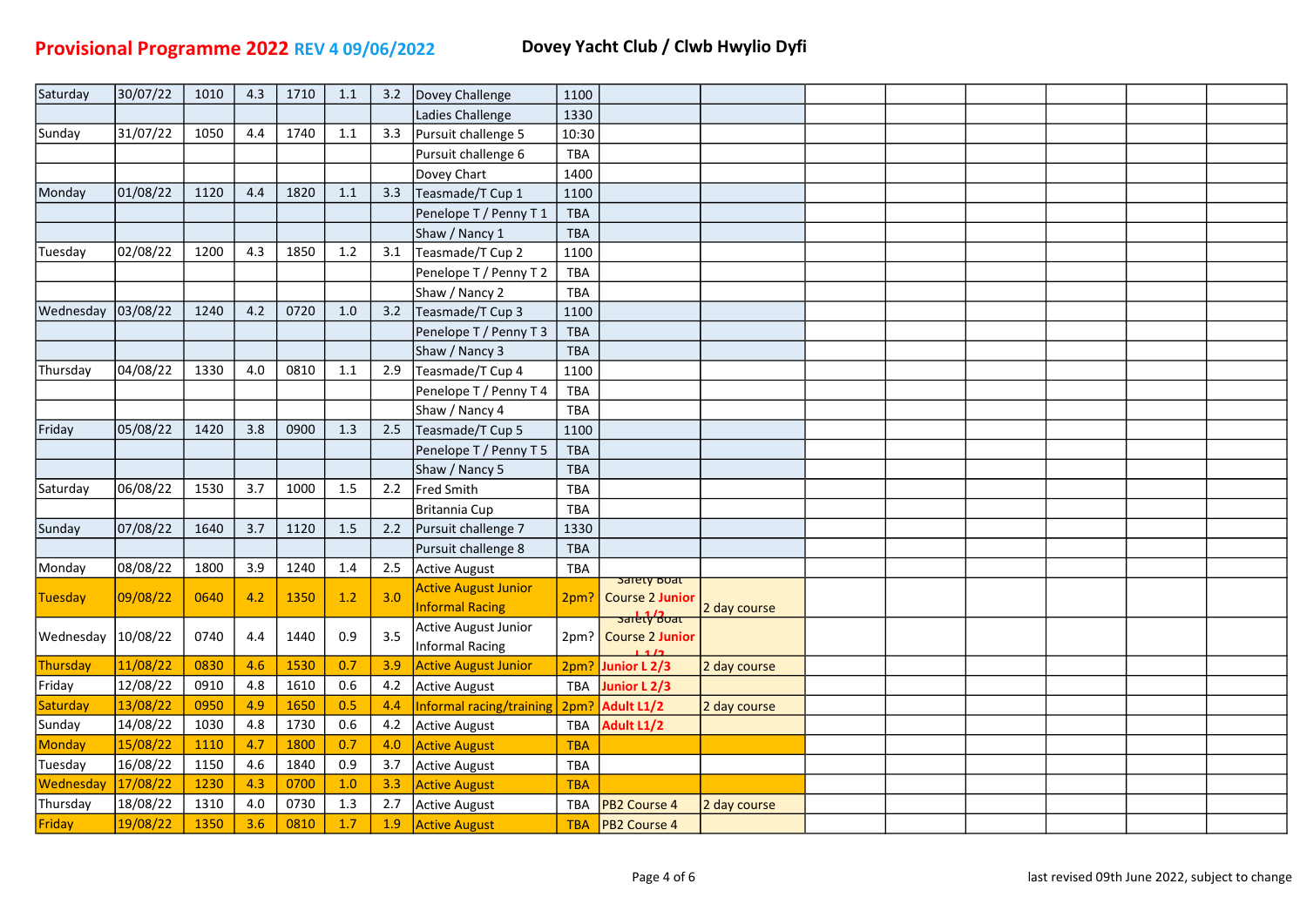| Saturday  | 20/08/22 | 1440 | 3.3     | 0850   | $2.0\,$ | 1.3 | <b>Active August</b>                               | <b>TBA</b> | Training           |                                                                        |  |  |  |
|-----------|----------|------|---------|--------|---------|-----|----------------------------------------------------|------------|--------------------|------------------------------------------------------------------------|--|--|--|
| Sunday    | 21/08/22 | 1600 | 3.1     | 0950   | 2.2     | 0.9 | GP14/Laser/Handicap<br>Open Meeting Three<br>Races | 11:00      |                    |                                                                        |  |  |  |
| Monday    | 22/08/22 | 0510 | 3.2     | 1310   | 2.2     | 1.0 | Open Week<br>GP14/Laser/ Handicap -<br>Race 1      | 11:00      |                    | Topper Week in<br>the afternoons.<br>Bronze, Silver<br>and Gold fleets |  |  |  |
|           |          |      |         |        |         |     | <b>Topper Week</b>                                 | <b>TBA</b> |                    |                                                                        |  |  |  |
| Tuesday   | 23/08/22 | 0700 | 3.3     | 1400   | 1.9     | 1.4 | Open Week<br>GP14/Laser/ Handicap -<br>Race 2      | 11:00      |                    |                                                                        |  |  |  |
|           |          |      |         |        |         |     | <b>Topper Week</b>                                 | <b>TBA</b> |                    |                                                                        |  |  |  |
| Wednesday | 24/08/22 | 0740 | 3.6     | 1440   | 1.7     | 1.9 | Open Week<br>GP14/Laser/ Handicap -<br>Race 3      | 11:00      |                    |                                                                        |  |  |  |
|           |          |      |         |        |         |     | <b>Topper Week</b>                                 | <b>TBA</b> |                    |                                                                        |  |  |  |
| Thursday  | 25/08/22 | 0820 | 3.9     | 1520   | 1.4     | 2.5 | Open Week<br>GP14/Laser/ Handicap -<br>Race 4      | 11:00      |                    |                                                                        |  |  |  |
|           |          |      |         |        |         |     | <b>Topper Week</b>                                 | <b>TBA</b> |                    |                                                                        |  |  |  |
| Friday    | 26/08/22 | 0850 | 4.1     | 1550   | 1.2     | 2.9 | Open Week<br>GP14/Laser/ Handicap -<br>Race 5      | 11:00      |                    |                                                                        |  |  |  |
|           |          |      |         |        |         |     | <b>Topper Week</b>                                 | <b>TBA</b> |                    |                                                                        |  |  |  |
| Saturday  | 27/08/22 | 0920 | 4.4     | 1610   | $1.0$   | 3.4 | Autumn Trophy 1                                    | 11:00      |                    |                                                                        |  |  |  |
|           |          |      |         |        |         |     | Autumn Trophy 2                                    | <b>TBA</b> |                    |                                                                        |  |  |  |
| Sunday    | 28/08/22 | 0950 | 4.5     | 1640   | 0.9     | 3.6 | Autumn Trophy 3                                    | 11:00      |                    |                                                                        |  |  |  |
|           |          |      |         |        |         |     | Autumn Trophy 4                                    | <b>TBA</b> |                    |                                                                        |  |  |  |
|           |          |      |         |        |         |     | Autumn Trophy 5                                    | <b>TBA</b> |                    |                                                                        |  |  |  |
| Monday    | 29/08/22 | 1020 | 4.6     | 1720   | 0.8     | 3.8 | Maybud Trophy                                      | 11:00      |                    |                                                                        |  |  |  |
|           |          |      |         |        |         |     | Trophy                                             | 13:00      |                    |                                                                        |  |  |  |
| Tuesday   | 30/08/22 | 1100 | 4.7     | 1750   | 0.8     | 3.9 |                                                    |            | 09:00 PB2 Course 5 | 2 day course                                                           |  |  |  |
| Wednesday | 31/08/22 | 1130 | 4.6     | 1820   | 0.9     | 3.7 |                                                    |            | 09:00 PB2 Course 5 |                                                                        |  |  |  |
| Saturday  | 03/09/22 | 1350 | $4.0\,$ | 0830   | 1.3     | 2.7 | September Series 1                                 | 13:30      |                    |                                                                        |  |  |  |
|           |          |      |         |        |         |     | September Series 2                                 | <b>TBA</b> |                    |                                                                        |  |  |  |
| Saturday  | 10/09/22 | 0850 | 4.7     | 1550.5 |         | 4.7 | September Series 3                                 | 13:30      |                    |                                                                        |  |  |  |
|           |          |      |         |        |         |     | September Series 4                                 | <b>TBA</b> |                    |                                                                        |  |  |  |